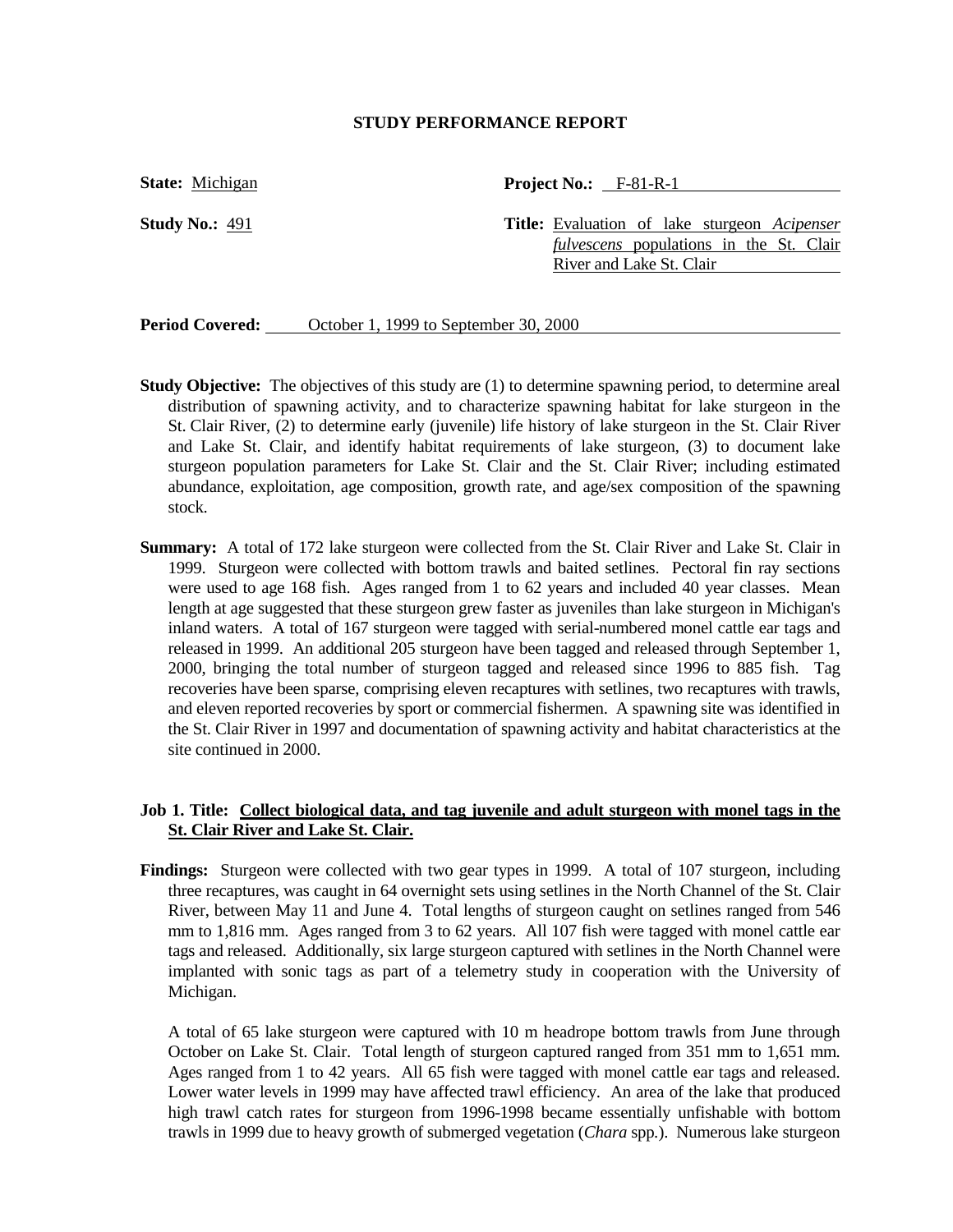were still present in this area, as evidenced by telemetry, sidescan sonar, and observations of breaching sturgeon.

In 2000, we caught a total of 82 sturgeon, including 4 recaptures, with setlines in 72 overnight sets. An additional 130 sturgeon, including 2 recaptures, were captured with trawls on Lake St. Clair through September 1, 2000. One of the two fish recaptured with trawls in 2000 was a fish previously tagged in the opercle, but the tag had been lost. A scar was clearly evident on the opercle and the left pectoral fin ray had clearly been removed. This is the first documented case of tag loss during this study. Processing of fin rays for age analysis for sturgeon captured in 2000 is underway.

Overall, the age distribution of lake sturgeon captured from 1997 through 1999 appeared well balanced, with a total of 40 year classes represented by the 579 lake sturgeon sampled for age (Table 2). This sample reveals consistently good recruitment from 1973 to 1993. It may not be coincidental that this period of recruitment followed the federal Clean Water Act of 1972. The strongest year-classes were produced in 1993, 1991, 1985, and 1977. The 1995 to 1998 year classes were poorly represented in the sample. This could be due to gear selectivity, juvenile distribution, or poor recruitment in recent years. Since lake sturgeon are known to be capable of exceeding 50 years in age (Scott and Crossman 1973), year-classes prior to 1965 appeared underrepresented in the catch. This could be an indication that recruitment prior to 1965 was poor, but has improved dramatically since that time. Alternatively, those year-classes may have experienced high exploitation rates in the past, particularly during the 1970's and early 1980's, prior to the closure of sturgeon season during the spawning period in May and June for these waters in 1983.

Growth of lake sturgeon in the St. Clair ecosystem was good, with some fish attaining a total length of 1 m as early as age 8. A mean length of 1,270 mm was attained by age 19 (Table 3). In contrast, lake sturgeon in Michigan's inland waters grow slower, particularly from age 1 to age 15, and attain a mean length of 1,270 mm at age 22 (Baker 1980). Based on age and growth data collected during this study, the MDNR has implemented new regulations for sturgeon sport fishing on Lake St. Clair and the St. Clair River. The regulations included a "slot" size limit, with a minimum length limit of 1,067 mm (42 inches) and a maximum length limit of 1,270 mm (50 inches), a season bag limit of 1 fish, an open season from July 16 to September 30, and mandatory registration of harvested sturgeon at designated check stations. This "slot" limit will allow a limited harvest to continue, while protecting sexually mature female fish and potentially allowing older fish to increase in abundance.

# **Job 2. Title: Characterize adult spawning habitat and juvenile habitat; based on catch distribution and using underwater video, sidescan sonar, doppler flow meter, temperature and oxygen profiles.**

**Findings:** In 1997 we identified a spawning location in the North Channel of the St. Clair River. This site was initially discovered through contacts with local riparians, fishermen, and conservation officers. Sturgeon spawned on the site on June 13 and 14, 1997. The site is characterized by water depths of 9 m to 12 m, flow rates of 1 m/sec, and substrate composed of coal cinders ranging in size from <25 mm to over 200 mm in diameter. Water temperature at the peak of spawning in 1997 was 13.2 °C. In 1998, water temperatures reached 13 °C, and sturgeon began spawning on the site, on May 18. In 1999, water temperatures were 12  $^{\circ}$ C on May 20, when ripe sturgeon were first captured. The coal cinders are believed to have been deposited at the site during the late 1800s when coal-burning vessels moored and emptied their cinders into the river. The cinder substrate is now encrusted with zebra mussel and the 3-dimensional structure of the cinders (combined with the zebra mussel layer) provides a high level of interstitial space, offering excellent protection for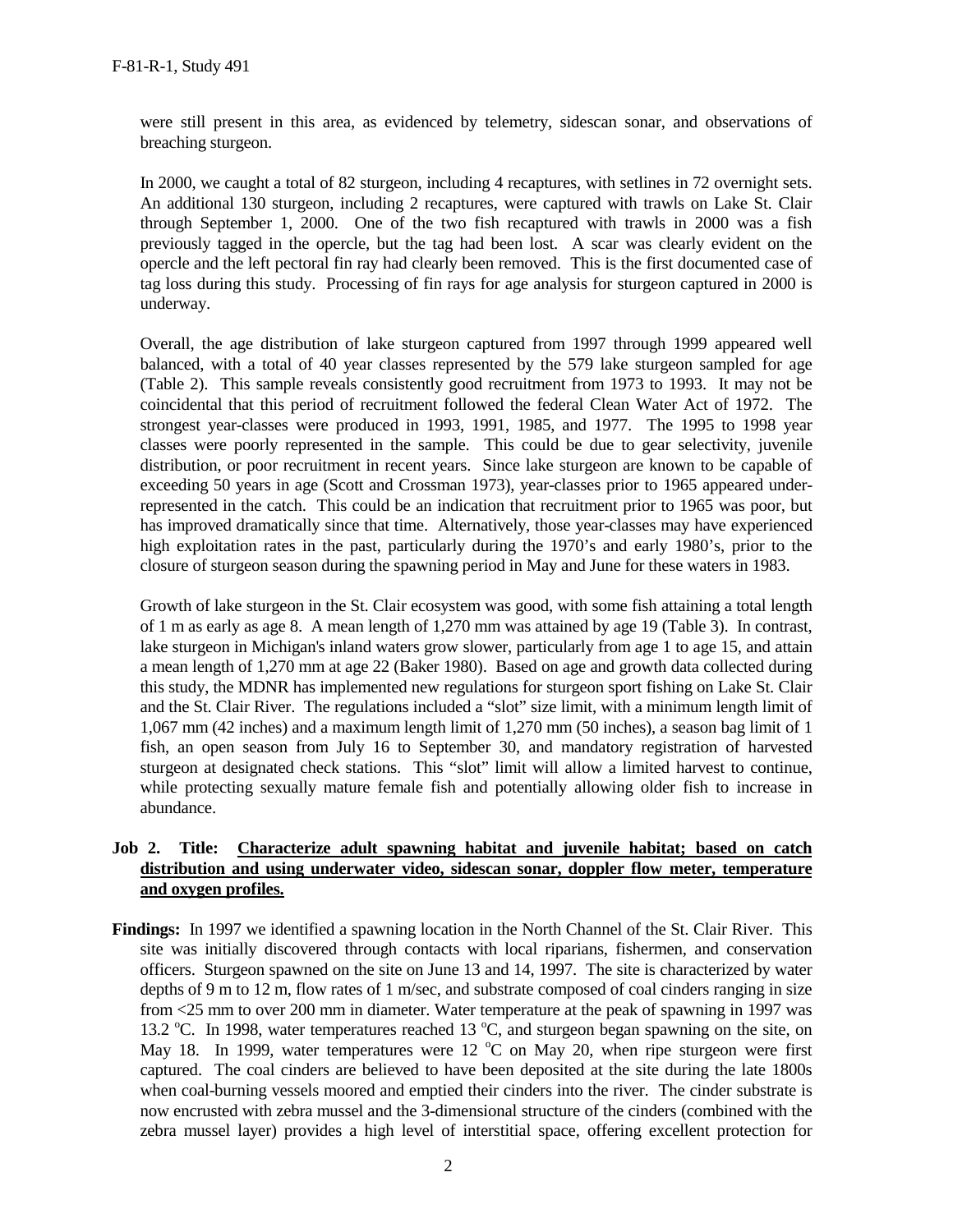deposited eggs. The cinder bed measures approximately 25 m by 54 m in size and roughly parallels the shoreline.

Efforts to map the spawning site with sidescan sonar have been largely unsuccessful. While good sidescan images of the site have been obtained from the Seascan system, signal returns from cinder substrate are not obviously different from the surrounding clay and gravel substrates. River currents tend to make the towfish unstable, resulting in distorted images. Also, steep bottom contours typical of the St. Clair River shorelines make it difficult to use the sidescan sonar effectively. Therefore, it is apparently not possible to use the sidescan system to quickly search for other potential spawning locations in the river, as we had originally envisioned. We plan to evaluate the applicability of underwater video equipment in searching for other potential sturgeon spawning locations in 2000 and 2001.

Efforts to identify habitat requirements of juvenile lake sturgeon have been impeded by our inability to consistently collect young lake sturgeon. Less than 1% of the sturgeon captured through 1999 were younger than age 3 (smaller than about 500 mm total length). Efforts to capture Age 0 lake sturgeon in littoral areas with a 4.8m headrope trawl have been unsuccessful. Potentially, Age 0 lake sturgeon in the St. Clair system may inhabit deep channel areas of the St. Clair delta. However, sampling in these areas is extremely difficult. We plan to try searching for YOY or yearlings in some of these deep channel areas with underwater video during fall 2000. Additional catch data from collections over the next few years may also help identify juvenile habitat based on the geographical distribution of juveniles in the catch.

### **Job 3. Title: Collect and analyze tag recovery data.**

**Findings:** Tag recovery data remain sparse. To date, 24 lake sturgeon tagged and released during this study have been recaptured. Twenty-one were originally caught with setlines, tagged, and released in the North Channel of the St. Clair River. Eleven have been recovered during the setline survey portion of this study in the North Channel. Seven recoveries were reported in 1998 and 1999 by sport anglers in the North Channel. Four recoveries have been reported from the Ontario commercial trap-net fishery in southern Lake Huron, approximately 70 kilometers from the tag site. All other recaptures have occurred within 10 km of the tag sites. Although trawling has accounted for 53% of the sturgeon captured during this study, only two recoveries (8% of the total recoveries) have been from a fish originally caught in a trawl on Lake St. Clair. This could be an indication that fish residing year around in the St. Clair River or in both the St. Clair River and southern Lake Huron, experience a higher level of fishing exploitation. Alternatively, fish captured with trawls in Lake St. Clair may be a sample from a much larger group of fish, perhaps including individuals that are using other spawning areas.

Lake sturgeon movements are unrestricted by human or natural barriers in the St. Clair system. The potential for free immigration and emmigration makes it difficult to estimate abundance based on mark-recapture techniques. However, it is possible to produce some estimates of numerical abundance based on the mark-recapture data available from our survey gear. Using the SCHNABEL method (Ricker 1975) we estimated that the abundance of lake sturgeon in the St. Clair system was  $37,258$  (95% CI=19,760-325,543). Using the CAPTURE method (White et al 1978) we estimated the abundance of lake sturgeon in the St. Clair system was 18,574 (95% CI=1,539-397,720). Despite problems associated with the potential violation of various assumptions regarding these estimation techniques, we believe the magnitude of these estimates suggests sturgeon abundance in the St. Clair system exceeds 10,000 fish.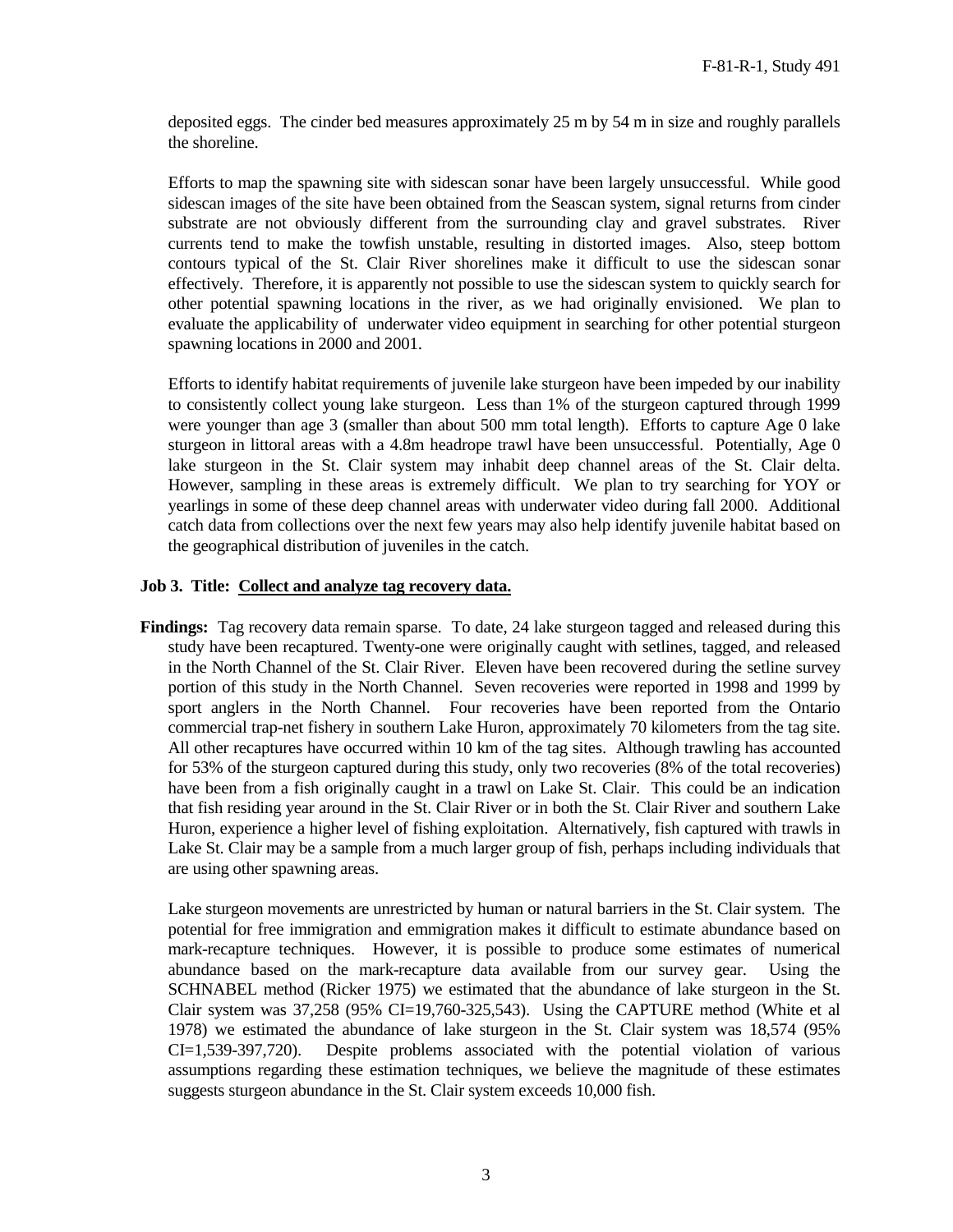The adult sturgeon telemetry study (cooperative with the University of Michigan) has provided much more information about sturgeon movement within the St. Clair system. A total of 16 large adults captured near the North Channel spawning site, tagged with sonic tags and released, have been located periodically over the past 3 years. One movement pattern apparent from this study is that many adult sturgeon found in the North Channel during the spawning season moved into Lake St. Clair and spent the summer and fall months in the deeper portions of the U.S. area of the lake. It was also apparent that some adult sturgeon remained in the St. Clair River throughout the year.

A sturgeon telemetry study was initiated in the Detroit River by researchers from the USFWS and Central Michigan University in spring 2000. At least four of the 10 fish implanted in the Detroit River in 2000 were located during the summer in Lake St. Clair. This finding supports that theory that sturgeon from several different spawning areas reside in Lake St. Clair during the summer.

### **Job 4. Title: Analyze data and prepare annual performance report, final report, and other reports.**

**Findings:** A summary of all Mt. Clemens sturgeon assessment activities was prepared for inclusion in the annual Interbasin Sturgeon Working Group Report, compiled by the Alpena US Fish anwd Wildlife Fisheries Resource Office, and distributed at the Great Lakes Fisheries Commission lake meetings. This annual performance report was also prepared. A paper detailing the setlining method was prepared and published (Thomas and Haas 1999). A poster report was presented at the Great Lakes Fisheries Trust's Sturgeon Workshop in 2000.

# **Literature Cited:**

- Baker, J.P. 1980. The distribution, ecology, and management of the lake sturgeon (Acipenser fulvescens Rafinesque) in Michigan. Michigan Department of Natural Resources, Fisheries Research Report 1883, Ann Arbor.
- Scott, W. B. and E. J. Crossman. 1973. Freshwater Fishes of Canada. Fisheries Research Board of Canada, Ottawa, Bulletin 184.
- Ricker, W.E. 1975. Computation and interpretation of biological statistics of fish populations. Bulletin of the Fisheries Resources Board of Canada 191.
- Thomas, M.V., and R.C. Haas. 1999. Capture of lake sturgeon with setlines in the St. Clair River, Michigan. North American Journal of Fisheries Management 19:610-612.
- White, G.C., K.P. Burnham, D.L. Otis, and D.R. Anderson. 1978. User's manual for program CAPTURE. Utah State University Press, Logan.

**Prepared by:** Michael V. Thomas and Robert C. Haas **Date:** September 30, 2000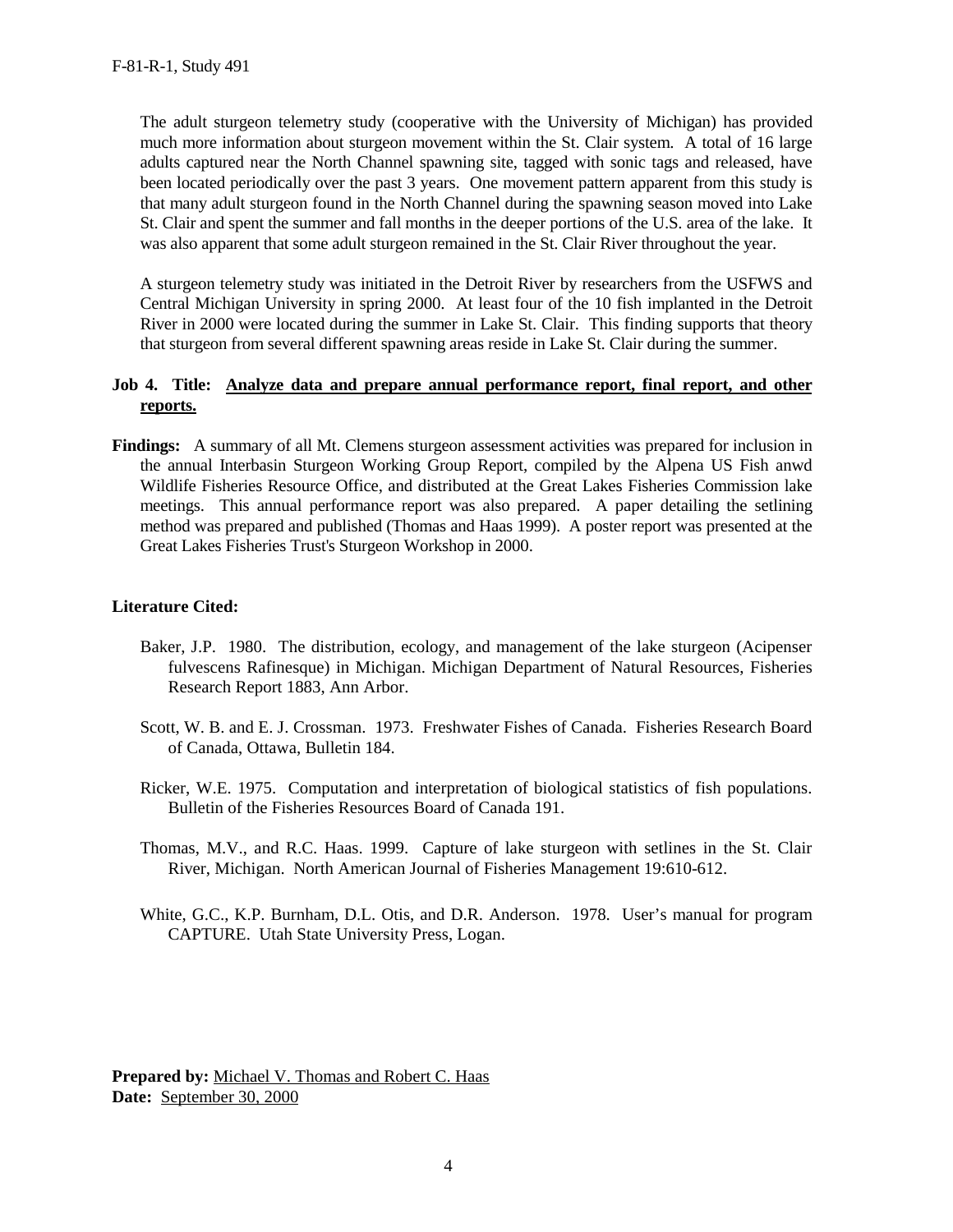|                     | Set-line                           | Trawl                              |
|---------------------|------------------------------------|------------------------------------|
| Total number caught | 107                                | 65                                 |
| Mean length         | $1,211$ mm                         | $1,170$ mm                         |
| Length range        | $546$ mm $-1,816$ mm               | $351$ mm $- 1,651$ mm              |
| Mean weight         | $13.4 \text{ kg}$                  | $12.3 \text{ kg}$                  |
| Weight range        | $0.8 \text{ kg} - 49.5 \text{ kg}$ | $0.2 \text{ kg} - 29.8 \text{ kg}$ |

Table 1.–Mean length and weight for lake sturgeon collected from St. Clair River and Lake St. Clair in 1999.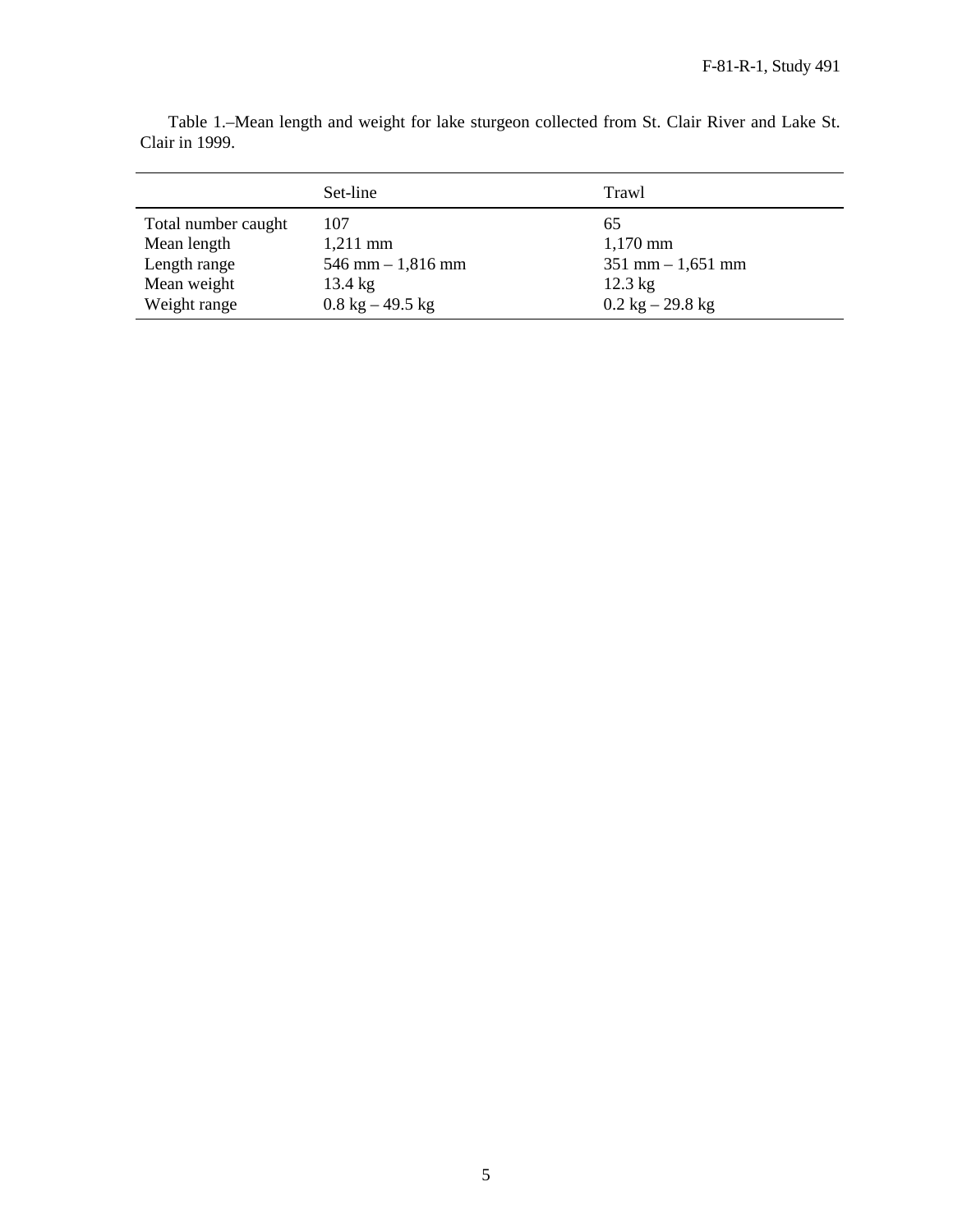| Year         |                         |                  | 1997             |                  |                  |                  | 1998                     |                  |                | 1999             |                  | Total            |
|--------------|-------------------------|------------------|------------------|------------------|------------------|------------------|--------------------------|------------------|----------------|------------------|------------------|------------------|
| Class        | Age                     | <b>TN</b>        | <b>SL</b>        | TR               | Age              | <b>TN</b>        | $\rm SL$                 | TR               | Age            | <b>SL</b>        | TR               | Catch            |
| 1998         |                         |                  |                  |                  | $\boldsymbol{0}$ | $\boldsymbol{0}$ | $\boldsymbol{0}$         | $\boldsymbol{0}$ | 1              | $\boldsymbol{0}$ | 1                | $\mathbf{1}$     |
| 1997         | $\boldsymbol{0}$        | $\boldsymbol{0}$ | $\boldsymbol{0}$ | $\boldsymbol{0}$ | $\mathbf{1}$     | $\boldsymbol{0}$ | $\boldsymbol{0}$         | $\boldsymbol{0}$ | $\mathbf{1}$   | $\boldsymbol{0}$ | $\mathbf 1$      | $\mathbf{1}$     |
| 1996         | $\mathbf{1}$            | $\boldsymbol{0}$ | $\boldsymbol{0}$ | $\mathbf{1}$     | $\sqrt{2}$       | $\boldsymbol{0}$ | $\boldsymbol{0}$         | $\mathbf{1}$     | $\overline{c}$ | $\overline{2}$   | $\boldsymbol{0}$ | $\overline{4}$   |
| 1995         | $\overline{2}$          | $\boldsymbol{0}$ | $\boldsymbol{0}$ | $\boldsymbol{0}$ | 3                | $1\,$            | $\overline{c}$           | $\boldsymbol{0}$ | 3              | $\overline{0}$   | 3                | 6                |
| 1994         | $\overline{\mathbf{3}}$ | $\mathbf{1}$     | $\boldsymbol{0}$ | $\mathbf{1}$     | $\overline{4}$   | $\boldsymbol{0}$ | 5                        | $\mathbf{1}$     | $\overline{4}$ | 6                | $\mathbf{1}$     | 15               |
| 1993         | $\overline{4}$          | $\boldsymbol{0}$ | $\mathbf{1}$     | 5                | 5                | $\boldsymbol{0}$ | 3                        | $\overline{4}$   | 5              | $8\,$            | 5                | 26               |
| 1992         | 5                       | $\boldsymbol{0}$ | $\mathbf{1}$     | $\mathbf{1}$     | 6                | $\boldsymbol{0}$ | 3                        | $\mathbf{1}$     | 6              | $\mathbf{1}$     | $\boldsymbol{0}$ | $\boldsymbol{7}$ |
| 1991         | 6                       | 1                | $\overline{4}$   | 8                | $\tau$           | $\boldsymbol{0}$ | $\overline{4}$           | 3                | $\tau$         | $\overline{4}$   | $\sqrt{2}$       | 26               |
| 1990         | $\boldsymbol{7}$        | $\boldsymbol{0}$ | 6                | $\overline{4}$   | 8                | $\boldsymbol{0}$ | 3                        | $\sqrt{6}$       | 8              | $\overline{2}$   | $\overline{2}$   | 23               |
| 1989         | $\,8\,$                 | $\boldsymbol{0}$ | $\overline{2}$   | $\boldsymbol{7}$ | 9                | $\boldsymbol{0}$ | $\overline{4}$           | 5                | 9              | $\boldsymbol{0}$ | $\overline{4}$   | 22               |
| 1988         | 9                       | $\boldsymbol{0}$ | $\overline{4}$   | 5                | 10               | $\boldsymbol{0}$ | $\overline{4}$           | $\overline{4}$   | 10             | 3                | $\overline{4}$   | 24               |
| 1987         | 10                      | $\boldsymbol{0}$ | 3                | $\overline{2}$   | 11               | $\boldsymbol{0}$ | $\boldsymbol{0}$         | 5                | 11             | $\boldsymbol{0}$ | $\mathbf{1}$     | 11               |
| 1986         | 11                      | $\boldsymbol{0}$ | $\boldsymbol{0}$ | 10               | 12               | $\boldsymbol{0}$ | $\mathbf{1}$             | $\overline{4}$   | 12             | $\sqrt{2}$       | $\overline{c}$   | 19               |
| 1985         | 12                      | $\overline{c}$   | $\overline{4}$   | 5                | 13               | $\boldsymbol{0}$ | 3                        | 5                | 13             | $\overline{7}$   | 3                | 29               |
| 1984         | 13                      | $\mathbf{1}$     | $\boldsymbol{0}$ | $\overline{4}$   | 14               | $\boldsymbol{0}$ | $\overline{2}$           | 5                | 14             | $\overline{4}$   | $\mathbf{1}$     | 17               |
| 1983         | 14                      | $\boldsymbol{0}$ | $\overline{4}$   | $\mathbf{1}$     | 15               | $\boldsymbol{0}$ | 3                        | 3                | 15             | $\mathbf{1}$     | $\overline{2}$   | 14               |
| 1982         | 15                      | $\mathbf{1}$     | $\mathbf{1}$     | 3                | 16               | $\boldsymbol{0}$ | $\boldsymbol{0}$         | 8                | 16             | $\overline{2}$   | 3                | 18               |
| 1981         | 16                      | $\boldsymbol{0}$ | $\mathbf{1}$     | $\boldsymbol{0}$ | 17               | $\boldsymbol{0}$ | 3                        | 6                | 17             | $\overline{2}$   | $\mathbf{1}$     | 13               |
| 1980         | 17                      | $\overline{2}$   | $\overline{2}$   | $\mathbf{1}$     | 18               | $\boldsymbol{0}$ | $\mathbf{1}$             | 5                | 18             | $\overline{c}$   | $\mathbf{1}$     | 14               |
| 1979         | 18                      | $\overline{2}$   | $\overline{4}$   | 3                | 19               | $\boldsymbol{0}$ | $\overline{\mathcal{L}}$ | $\overline{7}$   | 19             | 3                | $\overline{4}$   | 27               |
| 1978         | 19                      | $\boldsymbol{0}$ | 3                | $\overline{3}$   | 20               | $\boldsymbol{0}$ | 3                        | 6                | 20             | 6                | $\mathbf{1}$     | 22               |
| 1977         | 20                      | $\boldsymbol{0}$ | $\overline{7}$   | 1                | 21               | $\boldsymbol{0}$ | $\boldsymbol{7}$         | 11               | 21             | 3                | $\overline{4}$   | 33               |
| 1976         | 21                      | $\boldsymbol{0}$ | 5                | $\overline{4}$   | 22               | $\boldsymbol{0}$ | $\overline{4}$           | $\overline{4}$   | 22             | 3                | $\overline{4}$   | 24               |
| 1975         | 22                      | $\boldsymbol{0}$ | $\overline{2}$   | $\overline{4}$   | 23               | $\boldsymbol{0}$ | $\mathbf{1}$             | 9                | 23             | 6                | 1                | 23               |
| 1974         | 23                      | $\boldsymbol{0}$ | $\mathbf{1}$     | $\mathbf{1}$     | 24               | $\boldsymbol{0}$ | $\overline{\mathcal{L}}$ | $\tau$           | 24             | 5                | $\mathbf{1}$     | 19               |
| 1973         | 24                      | $\boldsymbol{0}$ | $\overline{2}$   | $\overline{2}$   | 25               | $\boldsymbol{0}$ | 5                        | $\tau$           | 25             | $\overline{4}$   | $\overline{2}$   | 22               |
| 1972         | 25                      | $\boldsymbol{0}$ | $\mathbf{1}$     | $\mathbf{1}$     | 26               | $\boldsymbol{0}$ | $\overline{2}$           | 5                | 26             | $\overline{4}$   | $\mathbf{1}$     | 14               |
| 1971         | 26                      | $\boldsymbol{0}$ | $\overline{c}$   | $\mathbf{1}$     | 27               | $\boldsymbol{0}$ | $\mathbf 1$              | $\boldsymbol{0}$ | 27             | $\overline{2}$   | $\mathbf{1}$     | $\boldsymbol{7}$ |
| 1970         | 27                      | $\boldsymbol{0}$ | $\overline{2}$   | $\overline{c}$   | 28               | $\boldsymbol{0}$ | $\mathbf{1}$             | 3                | 28             | 6                | $\overline{4}$   | 18               |
| 1969         | 28                      | $\boldsymbol{0}$ | $\overline{2}$   | $\overline{2}$   | 29               | $\boldsymbol{0}$ | $\mathbf{2}$             | $\overline{2}$   | 29             | $\mathbf{1}$     | $\boldsymbol{0}$ | 9                |
| 1968         | 29                      | $\boldsymbol{0}$ | $\mathbf{1}$     | $\overline{c}$   | 30               | $\boldsymbol{0}$ | $\overline{2}$           | $\overline{4}$   | 30             | $\overline{2}$   | $\overline{2}$   | 13               |
| 1967         | 30                      | $\boldsymbol{0}$ | $\overline{4}$   | $\boldsymbol{0}$ | 31               | $\boldsymbol{0}$ | $\overline{\mathbf{4}}$  | 9                | 31             | $\mathbf{1}$     | $\boldsymbol{0}$ | 18               |
| 1966         | 31                      | $\boldsymbol{0}$ | 2                | 3                | 32               | $\boldsymbol{0}$ | $\boldsymbol{0}$         | 3                | 32             | 3                | $\boldsymbol{0}$ | 11               |
| 1965         | 32                      | $\boldsymbol{0}$ | $\boldsymbol{0}$ | 1                | 33               | $\boldsymbol{0}$ | $\mathbf{1}$             | $\mathbf{1}$     | 33             | $\overline{4}$   | $\boldsymbol{0}$ | $\boldsymbol{7}$ |
| 1964         | 33                      | $\boldsymbol{0}$ | $\boldsymbol{0}$ | $\boldsymbol{0}$ | 34               | $\boldsymbol{0}$ | $\mathbf{1}$             | $\boldsymbol{2}$ | 34             | 1                | $\boldsymbol{0}$ | 4                |
| 1963         | 34                      | $\boldsymbol{0}$ | $\boldsymbol{0}$ | $\boldsymbol{0}$ | 35               | $\boldsymbol{0}$ | $\boldsymbol{0}$         | $\sqrt{2}$       | 35             | 1                | $\boldsymbol{0}$ | $\mathfrak{Z}$   |
| 1962         | 35                      | $\boldsymbol{0}$ | $\boldsymbol{0}$ | $\boldsymbol{0}$ | 36               | $\boldsymbol{0}$ | $\boldsymbol{0}$         | $\mathbf{1}$     | 36             | $\boldsymbol{0}$ | $\boldsymbol{0}$ | $\mathbf{1}$     |
| 1961         | 36                      | $\boldsymbol{0}$ | 1                | 1                | 37               | $\boldsymbol{0}$ | $\boldsymbol{0}$         | $\boldsymbol{0}$ | 37             | 1                | 1                | 4                |
| 1960         | 37                      | $\boldsymbol{0}$ | $\boldsymbol{0}$ | $\boldsymbol{0}$ | 38               | $\boldsymbol{0}$ | $\mathbf{1}$             | $\mathbf{1}$     | 38             | $\boldsymbol{0}$ | $\boldsymbol{0}$ | $\boldsymbol{2}$ |
| 1959         | 38                      | $\boldsymbol{0}$ | $\boldsymbol{0}$ | $\boldsymbol{0}$ | 39               | $\boldsymbol{0}$ | $\mathbf{1}$             | $\boldsymbol{0}$ | 39             | $\boldsymbol{0}$ | $\boldsymbol{0}$ | $\mathbf{1}$     |
| 1958         | 39                      | $\boldsymbol{0}$ | $\boldsymbol{0}$ | $\boldsymbol{0}$ | 40               | $\boldsymbol{0}$ | $\boldsymbol{0}$         | $\boldsymbol{0}$ | 40             | $\boldsymbol{0}$ | $\boldsymbol{0}$ | $\boldsymbol{0}$ |
| 1957         | 40                      | $\boldsymbol{0}$ | $\boldsymbol{0}$ | $\boldsymbol{0}$ | 41               | $\boldsymbol{0}$ | $\boldsymbol{0}$         | $\boldsymbol{0}$ | 41             | $\boldsymbol{0}$ | $\mathbf{1}$     | 1                |
| 1956         | 41                      |                  | $\boldsymbol{0}$ | $\boldsymbol{0}$ | 42               | $\boldsymbol{0}$ |                          | $\boldsymbol{0}$ | 42             | $\boldsymbol{0}$ | $\boldsymbol{0}$ |                  |
|              |                         | $\boldsymbol{0}$ |                  |                  |                  |                  | $\mathbf{1}$             |                  |                |                  |                  | $\mathbf{1}$     |
| 1955<br>1953 | 42<br>44                | $\boldsymbol{0}$ | 1                | $\boldsymbol{0}$ | 43<br>45         | $\boldsymbol{0}$ | $\mathbf{1}$             | $\boldsymbol{0}$ | 43             | $\boldsymbol{0}$ | $\boldsymbol{0}$ | $\overline{c}$   |
|              |                         | $\boldsymbol{0}$ | $\boldsymbol{0}$ | $\boldsymbol{0}$ |                  | $\boldsymbol{0}$ | $\boldsymbol{0}$         | $\boldsymbol{0}$ | 46             | 1                | $\boldsymbol{0}$ | $\mathbf{1}$     |
| 1937         | 60                      | $\boldsymbol{0}$ | $\boldsymbol{0}$ | $\boldsymbol{0}$ | 61               | $\boldsymbol{0}$ | $\boldsymbol{0}$         | $\boldsymbol{0}$ | 62             | $\mathbf{1}$     | $\boldsymbol{0}$ | $\mathbf{1}$     |

Table 2.–Age distribution for all lake sturgeon sampled for age from the St. Clair River and Lake St. Clair in 1997, 1998, and 1999 with three gear types (TN=trap net, SL=setline, TR=trawl).